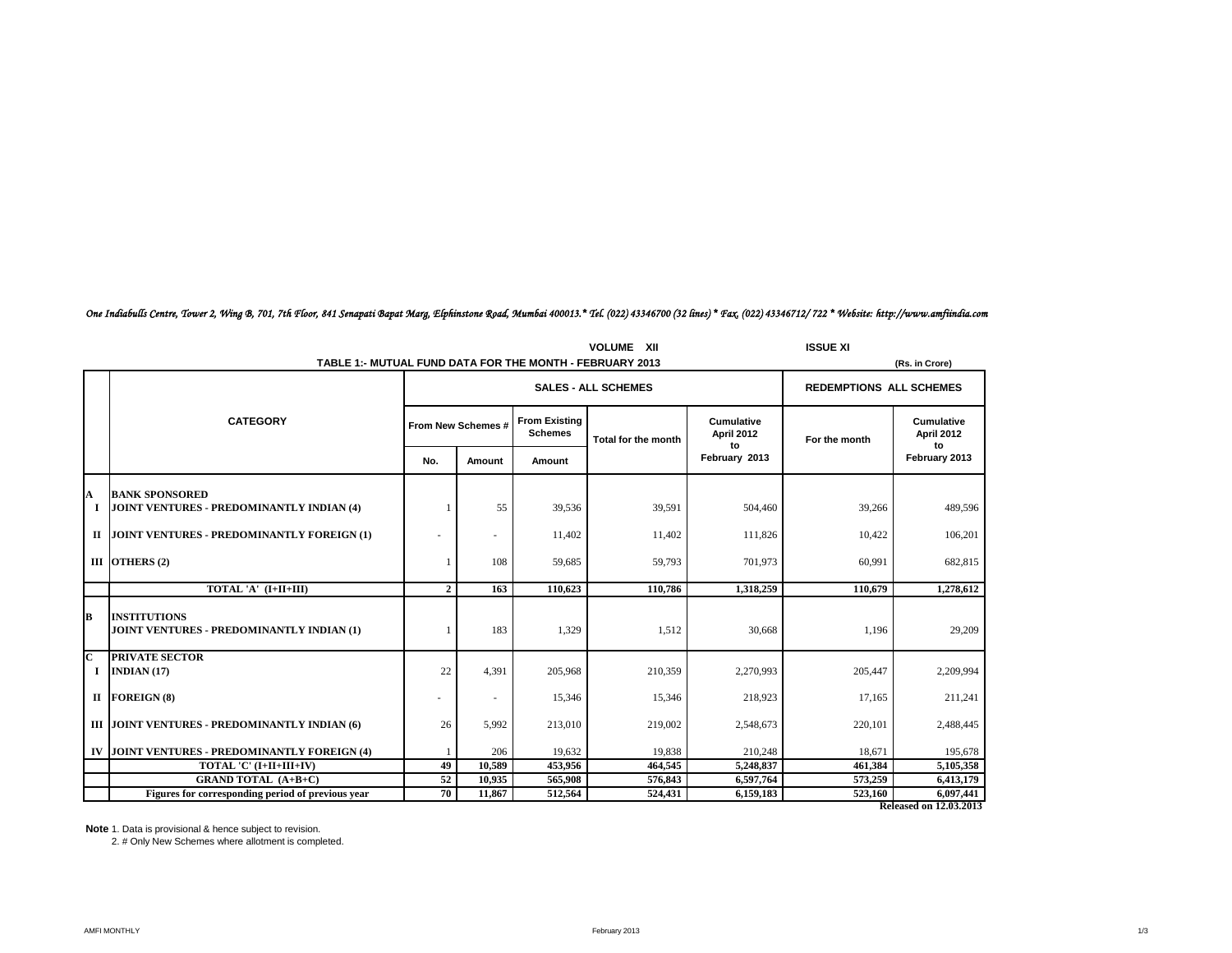#### (Rs. in Crore)

# **TABLE 2:- SALES DURING THE MONTH OF FEBRUARY 2013 - TYPE AND CATEGORY WISE 2.1 \*NEW SCHEMES LAUNCHED (ALLOTMENT COMPLETED)**

|                                | Open End             |        |                      | <b>Close End</b> |                      | <b>Interval Fund</b> |                      | <b>TOTAL</b> |  |
|--------------------------------|----------------------|--------|----------------------|------------------|----------------------|----------------------|----------------------|--------------|--|
|                                | <b>No.of Schemes</b> | Amount | <b>No.of Schemes</b> | Amount           | <b>No.of Schemes</b> | Amount               | <b>No.of Schemes</b> | Amount       |  |
| <b>INCOME</b>                  |                      |        | 46                   | 8,875            |                      | 2,060                | 52                   | 10.935       |  |
| <b>IEQUITY</b>                 |                      |        |                      |                  |                      |                      |                      |              |  |
| <b>BALANCED</b>                |                      |        |                      |                  |                      |                      |                      |              |  |
| <b>LIQUID/MONEY MARKET</b>     |                      |        |                      |                  |                      |                      |                      |              |  |
| <b>IGILT</b>                   |                      |        |                      |                  |                      |                      |                      |              |  |
| <b>IELSS - EQUITY</b>          |                      |        |                      |                  |                      |                      |                      |              |  |
| <b>IGOLD ETF</b>               |                      |        |                      |                  |                      |                      |                      |              |  |
| <b>OTHER ETFS</b>              |                      |        |                      |                  |                      |                      |                      |              |  |
| <b>FUND OF FUNDS INVESTING</b> |                      |        |                      |                  |                      |                      |                      |              |  |
| <b>OVERSEAS</b>                |                      |        |                      |                  | -                    |                      |                      |              |  |
| <b>TOTAL</b>                   |                      |        | 46                   | 8,875            |                      | 2,060                | 52                   | 10,935       |  |

#### **\*NEW SCHEMES LAUNCHED :**

| <b>CLOSE END INCOME :</b> | Birla Sun Life Fixed Term Plan Series GG. GJ. GM. GO and GQ. DSP BlackRock FMP Series 84 - 12M. Series 85 - 3 M and Series 86 - 12M. DSP BlackRock FTPI<br>Series 21 - 18 M, DSP BlackRock Dual Advantage Fund - Series 13 - 35M, DWS - Hybrid Fixed Term Fund - Series 11, DWS - Fixed Maturity Plan - Series 23 and<br>Series 24. HDFC FMP 372D January 2013(3) - Plans Series 23. HDFC FMP 1198D February 2013(1) - Plans Series 24. HDFC FMP 371D February 2013 (1) - Plans<br>Series 23. HDFC FMP 372D February 2013(1) - Plans Series 23. ICICI Prudential Capital Protection Oriented Fund III - Plan E - 60 Months Plan and Plan F - 36<br>Months Plan, ICICI Prudential Fixed Maturity Plan - Series 66 - 420 Davs Plan A and 368 Davs Plan B. ICICI Prudential Fixed Maturity Plan - Series 66 - 407 Davs<br>Plan C and 366 Days Plan F, IDBI FMP Series III - 367 Days (March 2013) - A, IDFC FTP - Series 9 and Series 10, JPMorgan India FMP Series 15, Kotak FMP<br>Series 94 Non Direct Plan. Kotak FMP Series 94 Direct Plan. Kotak FMP Series 95 Non Direct Plan. Kotak FMP Series 95 Direct Plan. Kotak FMP Series 99 Noni<br>Direct Plan. Kotak FMP Series 99 Direct Plan. L&T FMP - VII (February 419D A) and (February 511D A). LIC Nomura MF FMP Series 54 - (375 Days)<br>Reliance Fixed Horizon Fund - XXIII - Series 1 and Series 2, Religare Fixed Maturity Plan - Series XVII - Plan A (17 Months) and Plan B (369 Days), Sundaram<br>Fixed Term Plan - DD and DE. TATA Fixed Maturity Plan Series 42 Scheme A and Scheme G. Taurus FMP 369 Davs Series X. Union KBC Capital Protection<br><b>Oriented Fund - Series 2</b> |
|---------------------------|-------------------------------------------------------------------------------------------------------------------------------------------------------------------------------------------------------------------------------------------------------------------------------------------------------------------------------------------------------------------------------------------------------------------------------------------------------------------------------------------------------------------------------------------------------------------------------------------------------------------------------------------------------------------------------------------------------------------------------------------------------------------------------------------------------------------------------------------------------------------------------------------------------------------------------------------------------------------------------------------------------------------------------------------------------------------------------------------------------------------------------------------------------------------------------------------------------------------------------------------------------------------------------------------------------------------------------------------------------------------------------------------------------------------------------------------------------------------------------------------------------------------------------------------------------------------------------------------------------------------------------------------------------|
| <b>INTERVAL INCOME:</b>   | Birla Sun Life Interval Income Fund - Annual Plan 2. ICICI Prudential Interval Fund VI - Annual Interval Plan A. IDFC YS Interval Fund Series II and Series III.<br>Reliance Yearly Interval Fund - Series 2 and Series 3.                                                                                                                                                                                                                                                                                                                                                                                                                                                                                                                                                                                                                                                                                                                                                                                                                                                                                                                                                                                                                                                                                                                                                                                                                                                                                                                                                                                                                            |

#### **2.2 EXISTING SCHEMES**

|                                 | Open End             |         |                      | <b>Close End</b> |                          | <b>Interval Fund</b> |                      | <b>TOTAL</b> |  |
|---------------------------------|----------------------|---------|----------------------|------------------|--------------------------|----------------------|----------------------|--------------|--|
|                                 | <b>No.of Schemes</b> | Amount  | <b>No.of Schemes</b> | Amount           | <b>No.of Schemes</b>     | Amount               | <b>No.of Schemes</b> | Amount       |  |
| <b>INCOME</b>                   | 234                  | 43,964  | 378                  | .352             | 33                       | 138                  | 645                  | 45,454       |  |
| <b>EQUITY</b>                   | 293                  | 3,375   | -                    |                  | $\overline{\phantom{0}}$ |                      | 293                  | 3,375        |  |
| <b>BALANCED</b>                 | 31                   | 448     |                      |                  |                          |                      | 32                   | 448          |  |
| <b>ILIQUID/MONEY MARKET</b>     | 55                   | 514,557 |                      |                  |                          |                      | 55                   | 514,557      |  |
| <b>IGILT</b>                    | 41                   | 1,479   |                      |                  |                          |                      | 41                   | 1,479        |  |
| <b>IELSS - EQUITY</b>           | 36                   | 338     | 13                   |                  |                          |                      | 49                   | 338          |  |
| <b>GOLD ETF</b>                 | 14                   | 81      |                      |                  | $\overline{\phantom{0}}$ |                      | 14                   | 81           |  |
| <b>OTHER ETFS</b>               | 20                   | 143     |                      |                  |                          |                      | 20                   | 143          |  |
| <b>IFUND OF FUNDS INVESTING</b> |                      |         |                      |                  |                          |                      | 21                   | 33           |  |
| <b>OVERSEAS</b>                 | 24                   | 33      | -                    |                  | $\overline{\phantom{0}}$ |                      |                      |              |  |
| <b>TOTAL</b>                    | 745 l                | 564,418 | 392                  | 1,352            | 33                       | 138                  | 1170                 | 565,908      |  |

Notes:The change in number of existing schemes is because of the maturity and reclassification of some of the existing schemes.

^ Amount mobilised by new plans launched under existing scheme.

|                                                   | Open End             |         |                      | <b>Close End</b> |                      | <b>Interval Fund</b>     |                      | <b>TOTAL</b> |  |
|---------------------------------------------------|----------------------|---------|----------------------|------------------|----------------------|--------------------------|----------------------|--------------|--|
|                                                   | <b>No.of Schemes</b> | Amount  | <b>No.of Schemes</b> | Amount           | <b>No.of Schemes</b> | Amount                   | <b>No.of Schemes</b> | Amount       |  |
| <b>INCOME</b>                                     | 234                  | 43.964  | 424                  | 10,227           | 39                   | 2.198                    | 697                  | 56,389       |  |
| <b>EQUITY</b>                                     | 293                  | 3.375   |                      |                  |                      |                          | 293                  | 3,375        |  |
| <b>BALANCED</b>                                   | 31                   | 448     |                      |                  |                      |                          | 32                   | 448          |  |
| <b>LIQUID/MONEY MARKET</b>                        | 55                   | 514.557 |                      |                  |                      |                          | 55                   | 514,557      |  |
| <b>GILT</b>                                       | 41                   | 1.479   |                      |                  |                      |                          | 41                   | 1.479        |  |
| <b>ELSS - EQUITY</b>                              | 36                   | 338     | 13                   |                  |                      | $\overline{\phantom{a}}$ | 49                   | 338          |  |
| <b>GOLD ETF</b>                                   | 14                   | 81      |                      |                  |                      | $\overline{\phantom{a}}$ | 14                   | 81           |  |
| <b>OTHER ETFS</b>                                 | 20                   | 143     |                      |                  |                      |                          | 20                   | 143          |  |
| <b>FUND OF FUNDS INVESTING</b><br><b>OVERSEAS</b> | 21                   | 33      |                      |                  |                      |                          | 21                   | 33           |  |
| <b>TOTAL</b>                                      | 745                  | 564.418 | 438                  | 10.227           | 39                   | 2.198                    | 1.222                | 576,843      |  |

#### **2.3 TOTAL OF ALL SCHEMES**